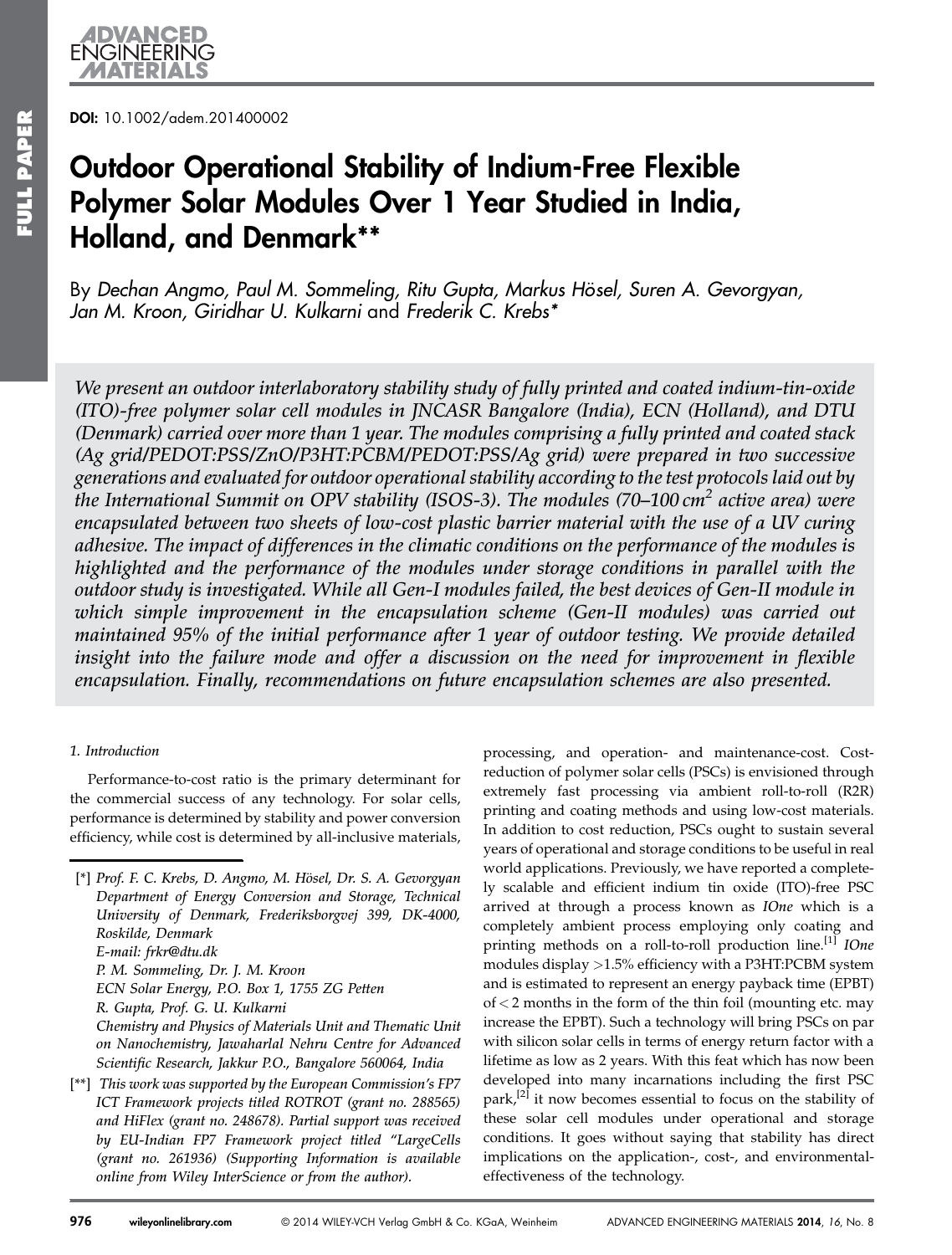In general, stability of PSCs have been reported under various laboratory conditions<sup>[3–10]</sup> but very few reports are present that deal with real-world operational and storage stability of PSCs modules<sup>[1,11,12]</sup> especially in its commercially envisioned form that includes ITO-free flexible substrates. Degradation of PSCs can be complex with several mechanisms at play. In general, three distinctions can be made with regard to the overall stability of a PSC technology as schematically illustrated in Figure 1. At the core of PSC is the inherent stability of semiconducting/photoactive polymer. The photoactive polymers decay when subjected to chemical and physical stresses. In poly(3-hexylthiophene-2,5 diyl) (P3HT) films, the most understood polymer in terms of degradation factors, photo-oxidation is the prominent degradation mechanism<sup>[13-16]</sup>; the addition of environmental conditions such as oxygen, humidity, and ozone can significantly accelerate the rate of photo-oxidation.<sup>[14]</sup> Physical stresses, on the other hand, are more relevant to the mechanical handling of a finished product and can induce failure or loss in performance in a solar cell due to bending under tension or compression, shear stress, delamination etc.[17–20] Interfacial mechanical stress may also be induced intrinsically due to, for example, morphological evolution of the photoactive polymer.<sup>[8]</sup>

Encasing the photoactive layer of the solar cells involves other materials and processes that influence performance. Apart from the photoactive material, metals used for electrodes can decay due to oxidation as well as due to various organo-metallic chemistry.[20–23] Previously, we have evaluated several different architectures using the same encapsulation method and the same photoactive material under various rigorous accelerated testing conditions. Large differences in the stability of the solar cells were found attributable to electrode materials and processing of the solar cells.[24] In all, every material component play a crucial role in determining the overall stability of a complete solar cell. In an uncontrolled aging environment, a combination of several or all of these degradation mechanisms is likely to take place.



Fig. 1. Classification of material systems and their inter-relationships with regard to stability of an organic solar cell is schematically shown. Encapsulation, as addressed in this paper, is the overarching stability rendering component, which has seldom been investigated in organic solar cells.

Finally, the last but the most critical material that renders stability to an application-ready PSC is the encapsulation. While much is understood on the degradation factors in PSCs,<sup>[25,26]</sup> very little has been done to demonstrate how these degradation factors can be prevented while PSCs are applied to real world operational and storage conditions. The answer of course is in the encapsulation. Yet, very few reports are present that deal with the encapsulation of PSCs.<sup>[27-30]</sup> PSCs require encapsulation with a barrier material having low transmission rates of water vapor (WVTR) and oxygen (OTR). Moreover, the barrier material and encapsulation method should satisfy the technological goals of PSCs which includes transparency, flexibility and processibility with low-cost materials and processing techniques such as coating or lamination.

Given these requirements, we report on the outdoor operational performance of low-cost ITO-free modules encapsulated in a simple food packaging barrier film. The ITO-free IOne modules are studied in an interlaboratory setting in three climatically different countries. The purpose of this study was to evaluate the stability as well as to study the impact of differences in the climatic conditions on the stability of the modules under the current encapsulation scheme.

## 2. The Polymer Solar Cell Module and Encapsulation

The modules tested were based on an ITO-free architecture, known as IOne, extensively reported elsewhere.<sup>[1]</sup> The module geometry, layer stacking, and the encapsulation scheme are shown schematically in Figure 2. The *IOne* modules are fabricated in an ambient roll-to-roll process using coating and printing methods as detailed in the experiment section (Section 5). Encapsulation was achieved by laminating the modules between two sheets of the barrier foil with the use of a UV curable adhesive and subsequently exposing them to UV light under a solar simulator to cure the adhesive. Contacting is achieved by punching push buttons through the encapsulation over the copper tape as schematically shown in Figure 2 as well.

#### 3. Results

The modules were tested under real world outdoor operational conditions (ISOS-O) according to protocols laid out by the international summit on OPV stability (ISOS-3).<sup>[31]</sup> Two variants of the modules were tested. In the first generation (Gen-I), the substrate was a PET barrier foil of  $45 \mu m$  thickness. In the second version (Gen-II), the substrate  $w$ as 125  $\mu$ m thick PET foil. The Gen-I modules were evaluated in an interlaboratory stability test conducted simultaneously in India (ISOS-O-2) and in Denmark (ISOS-O-3); while the Gen-II modules were tested simultaneously in Netherlands (ISOS-O-1) and Denmark (ISOS-O-3). The Gen-II modules were also investigated for stability under storage (ISOS-D-1). The different testing set-ups for outdoor operation are shown in Figure 3. All modules were initially characterized in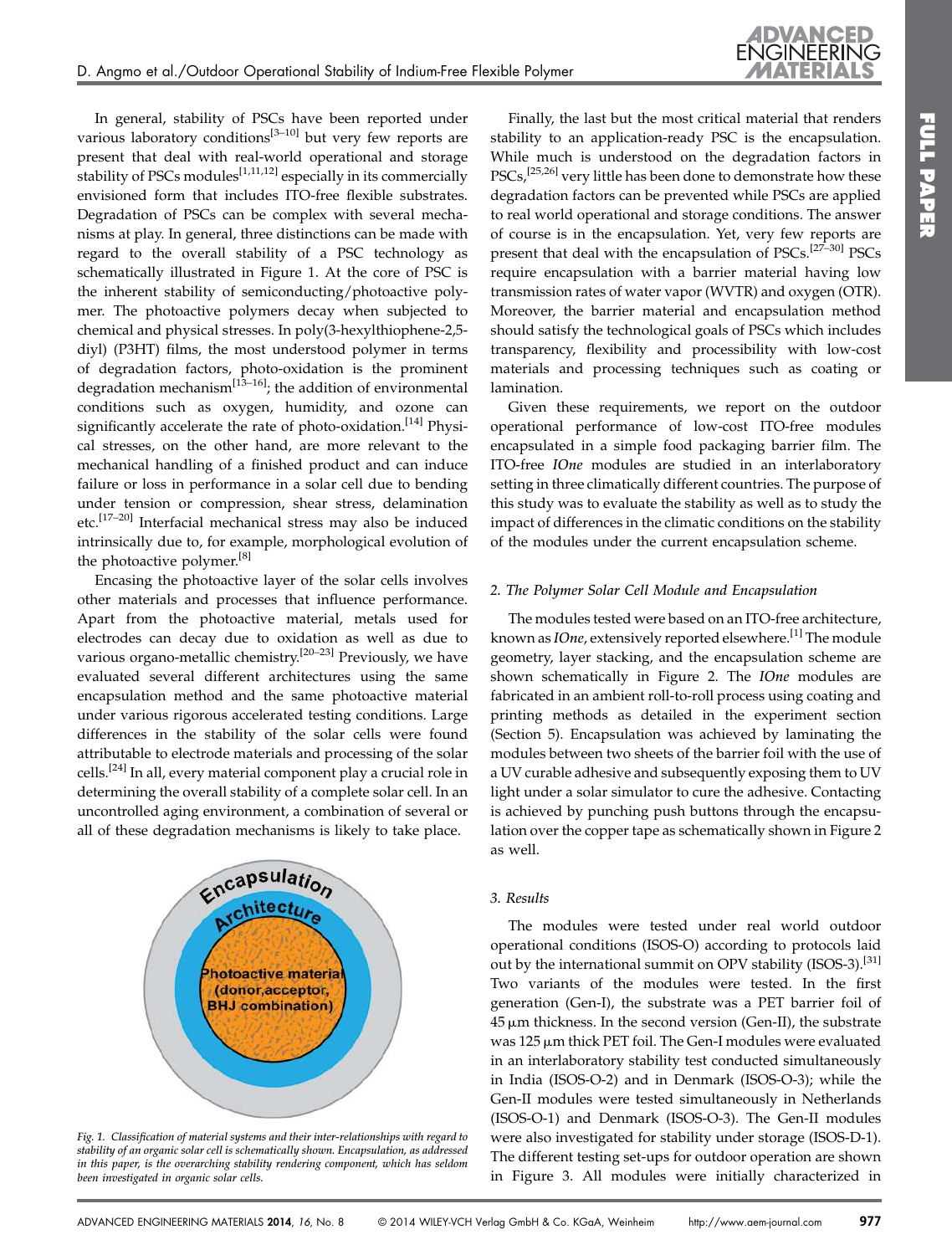



Fig. 2. Schematic illustration of the ITO-free IOne modules. The encapsulation scheme as well as the top view of the module is depicted. Arrows show the direction of illumination.

Denmark under a solar simulator equipped with a sulfur plasma lamp having a class A spectrum in the absorption range of the photoactive material. Prior to each measurement rounds, the lamp was calibrated using a reference photodiode to supply 1 sun illumination (1000 W m<sup>-2</sup>; AM 1.5  $G$ , 60 °C). At the end of the stability measurement, all modules were collected back in Denmark and measured under the same solar simulator. The data of all the modules before and after the tests can be found in Table 1. Details on the measurement set-up are given in Section 5.

## 3.1. Denmark–India Interlaboratory Study

Figure 4 demonstrates the degradation pattern of all IV parameters of the two IOne Gen-I modules studied in Denmark. The modules were tested for a duration exceeding 1 year ( $\sim$ 10 000 h). The IV parameters are normalized to the initial performance (at  $t = 0$ ) which was during the mid-day in mid-summer when the irradiance was above  $900 \text{ W m}^{-2}$  at AM 1.5 G. Measurements were automatically recorded every 15 min and the scatter plot reflects the variation in the module photovoltaic performance in accordance with the day and night cycle. Furthermore, the variation in the performance of the modules during the seasons can also be distinguished with respect to the irradiance.

If the modules have not degraded, the maximum power point (MPP) would have recuperated after the end of winter such that the measurements in June 2013, for example, would have been similar to the measurement made in June of 2012. However, both modules have degraded over the testing duration of  $>1$  year and is also attested by the intermittent measurements carried out under solar simulator providing constant 1 sun illumination (Figure 4). A lifetime (T80), which is defined as the time it takes the module to degrade to 80% of its peak performance, of 1000-1500h can be deduced. Degradation of one of the modules (DK-N14) is characterized by declining short circuit current  $(I_{\rm sc})$  while open circuit voltage  $(V_{oc})$  is not affected and fill factor (FF) is less affected (above 95% of initial FF). The second module (DK-N13) is characterized by declining of all IV parameters:  $I_{\text{sc}}$ ,  $V_{\text{oc}}$ , and FF (Figure 4). The underlying cause of degradation in both the modules is the same albeit at different extent of severity. The degradation is mainly dictated by delamination and degradation of PEDOT:PSS which also induces enhanced localized photo-oxidation. This is detailed henceforth.

Figure 5 shows photographs of the DK-N13 and DK-N14 modules with strong backlighting taken after the end of the outdoor test. A visible discoloration or bleaching in the end cell of module DK-N13 is observed which suggest oxygen and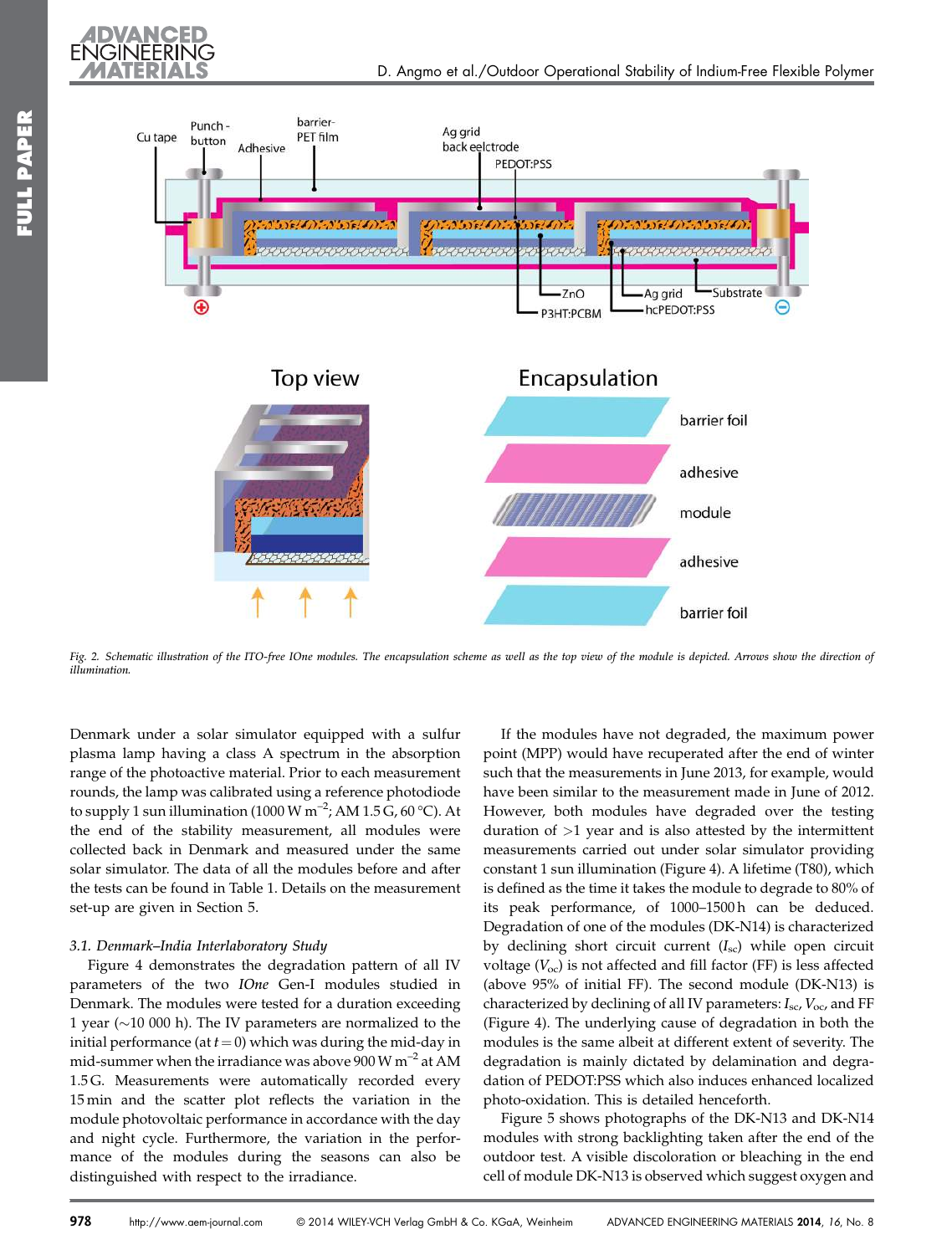

Fig. 3. Set-up for outdoor testing: (a) The rooftop stationary set-up at 5° inclination facing South at Bangalore, India (a); rooftop stationary set-up at ECN, Netherlands (b); the modules (red circled) on a tracker at Roskilde, Denmark (c).

moisture infiltration leading to accelerated photo-oxidation of the adjacent cells to the contacts in the module. This is plausible as the push-buttons are punched through the encapsulated module. Often, this inadvertently leads to encapsulation flaw exposing the cross-section of the encapsulation around the push-button, which lie very close to the active part of the module. At the cross-section, the adhesive is also exposed to ambient conditions. The adhesive is not a barrier material and has WVTR significantly higher than the barrier foil (WVTR of 1 mm thick DELO Katiobond LP655 is  $6 \text{ g m}^{-2} \text{ day}^{-1}$ ) and as such the exposed adhesive around the contact provides an easy passage for rapid moisture and oxygen diffusion into the module causing enhanced degradation of the first cell adjacent to the contact. However, once the cell adjacent to the contact is completely degraded, the module starts behaving like a six-cell module (instead of

|  |  |  |  |  |  |  |  |  |  |  |  |  |  |  | Table 1. The photovoltaic properties of all reported modules measured before and after the stability tests under 1 sun (1000 W $m^{-2}$ AM1.5G 60 °C). |
|--|--|--|--|--|--|--|--|--|--|--|--|--|--|--|--------------------------------------------------------------------------------------------------------------------------------------------------------|
|--|--|--|--|--|--|--|--|--|--|--|--|--|--|--|--------------------------------------------------------------------------------------------------------------------------------------------------------|

|                   |          | Before $(t=0)$   |                   |          |          |                  |               |        |                         |
|-------------------|----------|------------------|-------------------|----------|----------|------------------|---------------|--------|-------------------------|
| Module ID         | MPP [mW] | $V_{\rm oc}$ [V] | $I_{\rm sc}$ [mA] | $FF[\%]$ | MPP [mW] | $V_{\rm oc}$ [V] | $I_{sc}$ [mA] | FF [%] | Change in<br>MPP $[\%]$ |
| GEN-I (ISOS-O)    |          |                  |                   |          |          |                  |               |        |                         |
| $DK-N13$          | 97.00    | 3.57             | 46.25             | 58.81    | 22.21    | 2.42             | 30.37         | 30.17  | $-77$                   |
| $DK-N14$          | 108.17   | 3.57             | 53.89             | 56.15    | 28.52    | 3.42             | 16.71         | 49.91  | $-74$                   |
| $IN-N02$          | 107.17   | 3.57             | 51.40             | 58.46    | 5.61     | 2.20             | 10.36         | 24.60  | $-95$                   |
| $IN-N05$          | 90.73    | 3.53             | 52.03             | 49.41    | 8.61     | 3.18             | 9.71          | 27.91  | $-91$                   |
| GEN-II (ISOS-O)   |          |                  |                   |          |          |                  |               |        |                         |
| DK-N01            | 85.99    | 5.53             | 28.58             | 54.39    | 95.54    | 5.62             | 30.65         | 55.45  | $+11$                   |
| $DK-N02$          | 84.55    | 5.58             | 27.92             | 54.27    | 4.73     | 4.02             | 4.81          | 24.08  | $-94$                   |
| <b>NL-N11</b>     | 93.63    | 5.50             | 30.42             | 55.91    | 70.82    | 5.02             | 28.46         | 49.55  | $-24$                   |
| $NL-N12$          | 90.56    | 5.47             | 29.89             | 55.41    | 76.49    | 5.50             | 28.53         | 48.72  | $-15$                   |
| GEN-II (ISOS-D-1) |          |                  |                   |          |          |                  |               |        |                         |
| $DK-N02$          | 83.14    | 5.49             | 28.62             | 52.97    | 81.73    | 5.42             | 30.42         | 49.55  | $^{-1}$                 |
| <b>NL-N09</b>     | 94.51    | 5.57             | 29.76             | 57.01    | 79.12    | 5.50             | 28.76         | 49.99  | $-16$                   |
|                   |          |                  |                   |          |          |                  |               |        |                         |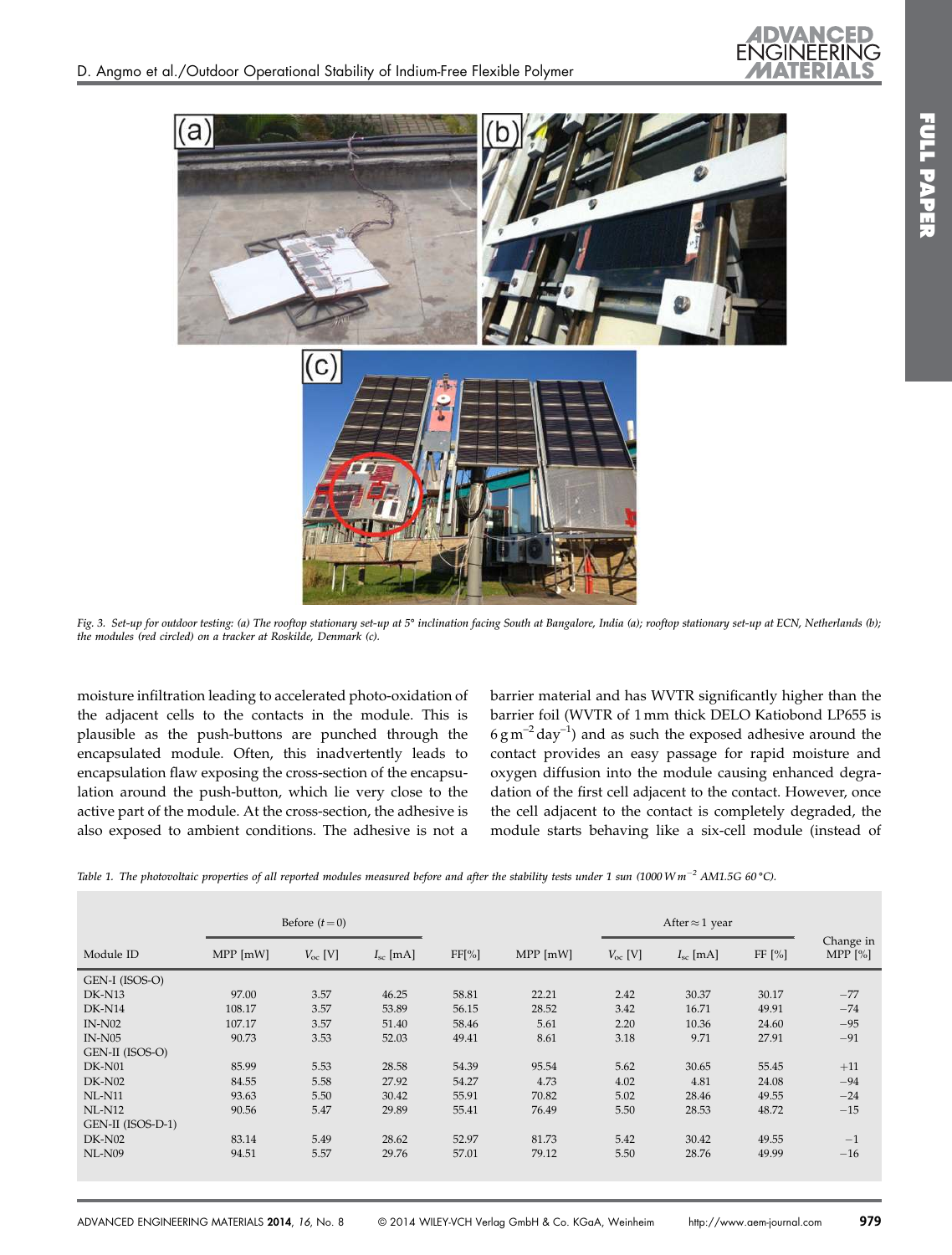



Fig. 4. Performance of a GEN-I module under outdoor conditions in Denmark (DK) measured for a duration of 9696 h. The data is normalized to initial performance at T = 0. The scatter plot (red and black symbols) shows the intermittent measurements conducted under a solar simulator at 1000 W m<sup>-2</sup> AM 1.5 G 60 °C which correspond well with the data observed under real outdoor conditions.

seven cells originally) and the end cell acts like a resistor hampering charge transport from the rest of the module to the external contact. As the degradation agents diffuse into the second cell from the defective contact,  $I_{\rm sc}$  degrades while  $V_{\rm oc}$ and FF remain intact. The trend continues until the whole second cell is degraded upon which  $V_{\text{oc}}$  and FF will start to degrade and the cycle continues.

The extent of degradation in each cell and the variation of degradation across the cells in the module DK-N13 can be evidenced under an optical microscope in transmission mode as these regions are marked by high density and different sizes of photo-oxidized regions that appears as distinctly discolored or bleached spots. The cell adjacent to the contact shows the highest degree of photo-oxidation while the subsequent cells in-line shows a decreasing level of the degradation. Such spots are not present in the center of the module or in a freshly prepared module (Figure 6). Such

pictorial evidences of photo-oxidation in a PSC stack have not been reported earlier; inferences have been mostly based on the decay trend in the photovoltaic parameters upon ageing or deduction by other techniques such as luminescence imaging.[28,32] Optical imaging of photo-oxidation is not possible in a conventional normal or inverted device stack which usually has an opaque layer, the non-transparent metal electrode. Such imaging is only possible in a semi-transparent solar cell or if the back metal electrode can be removed after testing. Furthermore, we observed that it is not possible to view these photo-oxidized regions in either bright field or dark field optical imaging techniques.

While visible bleaching is not seen in module DK-N14, the degradation trend of its  $I_{\rm sc}$  suggests that the module has



Fig. 5. Images of the serially-intergrated modules, each with several cells, after being tested under outdoor conditions (ISOS-O) in Denmark. The active area is 70 cm<sup>2</sup>.



Fig. 6. Optical images of the two modules, DK- N13 and DK-N14, in transmission mode showing the degree of photo-oxidation. The images are taken after  $\sim$  10 000 h of outdoor testing (ISOS-O-3). Note that for module DK-N14, the photo-oxidation does not correspond with the degradation observed under LBIC images (Figure 7), which suggest that localized photo-oxidation is not the main cause of degradation in performance.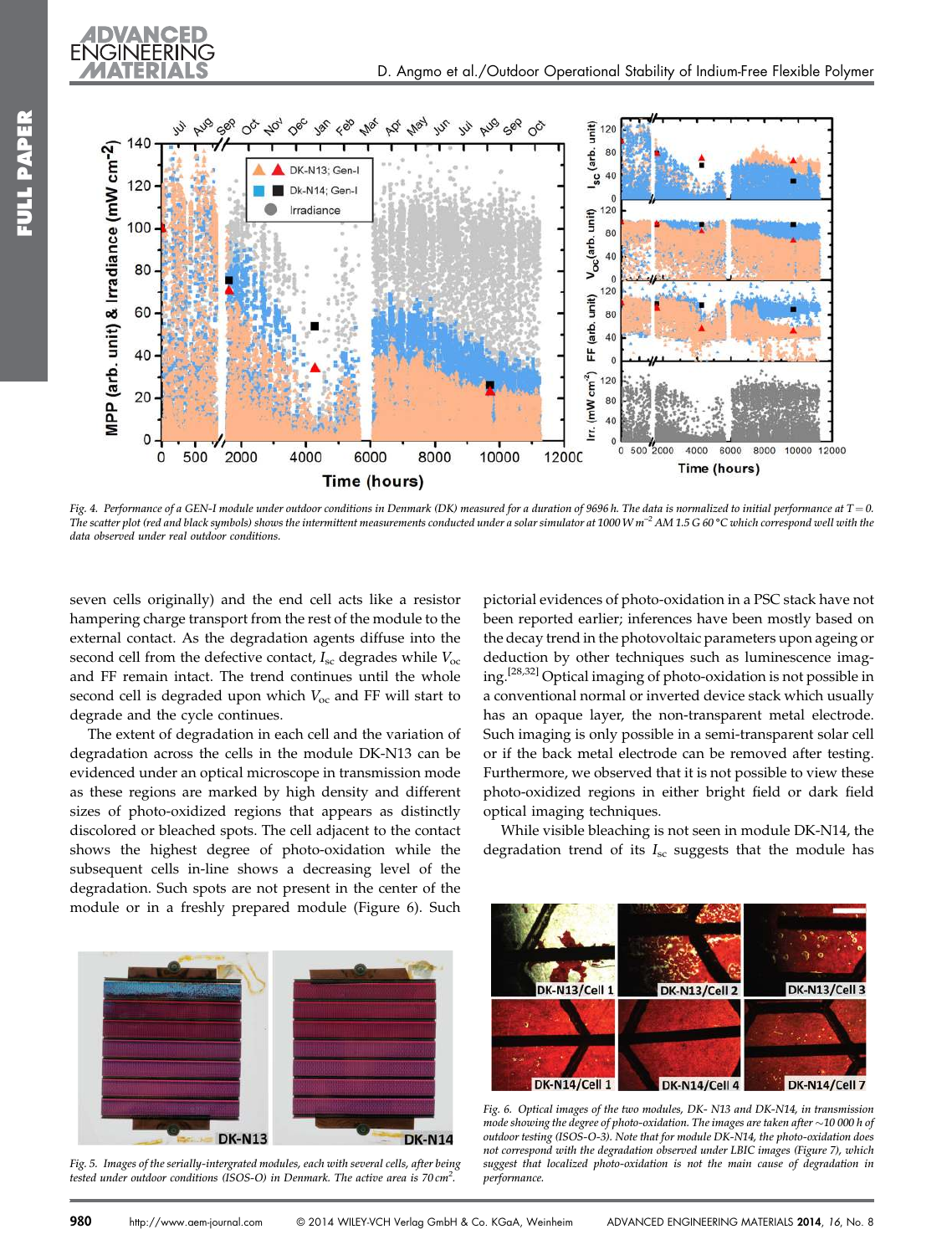

Fig. 7. The bar graph on the left shows the performance of each cell in the module DK-N14 after >1 year of outdoor operational stability (ISOS-O-3) testing conducted in Roskilde, Denmark. The module is comprised of seven interconnected cells, each of 1 cm  $\times$  7 cm (7 cm $^2$ ) active area. An LBIC image of the same module is shown on the right. The cells are numbered from 1 to 7 with cell 1 corresponding to the cell adjacent to the positive contact and cell 7 to the negative contact. The scale bar corresponds to 1 cm.

suffered a more severe degradation than DK-N13 (Figure 4). However, the optical images do not reveal conclusive results since the density and number of oxidized regions is very few (Figure 6) which does not correspond with the rapid decay in current, unlike in DK-N13.

In order to investigate the cause of degradation of DK-N14, a second method of degradation analyses was used by simply recording the IV curves of the individual cells in the module after the test. This was accomplished with the use of a needle to pierce through the barrier and establish contact.<sup>[12]</sup> In this way, each cell in the module could be individually characterized for IV properties. Figure 7 shows the variation of each cell after the outdoor test period of  $\sim$  10 000 h in module DK-N14. All parameters are normalized to the initial values of the whole module recorded under solar simulator at  $1000 \,\mathrm{W m}^{-2}$ AM1.5G. Such a method is viable in a serially-integrated module because the current of the module is a close to the average of the currents of all the cells (provided that they all perform similarly) while  $V_{\text{oc}}$  of the module is the sum of each cell in the module. Hence, both  $I_{\rm sc}$  and  $V_{\rm oc}$  of the module can be referenced with respect to each individual cell in the module. However, FF has no such relation as it is resistance and current dependent and also the manual contacting method with a needle source may hamper FF and therefore normalization of FF to that of the whole module is the least reliable parameter. Therefore, the cells in the module must be evaluated with regard to  $I_{\rm sc}$  and  $V_{\rm oc}$ .

As it can be seen in Figure 7, the end cells of DK-N14 (cell 1 and cell 7) show the highest loss in  $I_{\rm sc}$  while  $V_{\rm oc}$  of all the cells is still performing above 90% of the initial  $V_{\text{oc}}$ . The rest of the cells display various ranges of loss in  $I_{\rm sc}$  and is attributed to

various degrees of delamination and/or degradation of the PEDOT:PSS hole transport layer (HTL). In order to verify the role of PEDOT:PSS HTL, a combination of LBIC imaging and optical images can provide useful information. LBIC imaging utilizes a laser beam to raster scan a module or a solar cell and the current thus generated in the solar cell is imaged highlighting defects that do not contribute to current generation/transport. As can be seen in the LBIC image given in Figure 7, nearly all cells have some areas that are still active. This is the reason that  $V_{\text{oc}}$  remains nearly intact in all the cells as seen in the bar graph. However, all cells have suffered various degrees of localized degradation. Cell 7 displays the highest loss of photoactive area with a tiny region that is still operational, closely followed by cell 1. Both cell 1 and cell 7 are the end cells adjacent to the positive and negative contacts in the modules, respectively. The LBIC image is in accordance with the  $I_{\rm sc}$  trend shown in the bar graph (Figure 7). Despite the large current inhibited regions, cell 1 and cell 7 when imaged under optical microscope only show a few scattered and small spots of photo-oxidized regions (Figure 6). Hence, it can be inferred that photooxidation of the photoactive polymer is not the primary reason for degradation, but the localized degradation is due to delamination or degradation of the top PEDOT:PSS holetransport layer which hampers charge transport. PEDOT:PSS is particularly susceptible as it has a large surface area that lie in direct contact with the adhesive (shown schematically in Figure 2, top view). Since the adhesive does not bear any barrier properties and is exposed to ambient conditions at the defects introduced by the contacts, it provides an easy and a short passage to water and oxygen diffusion into the end cells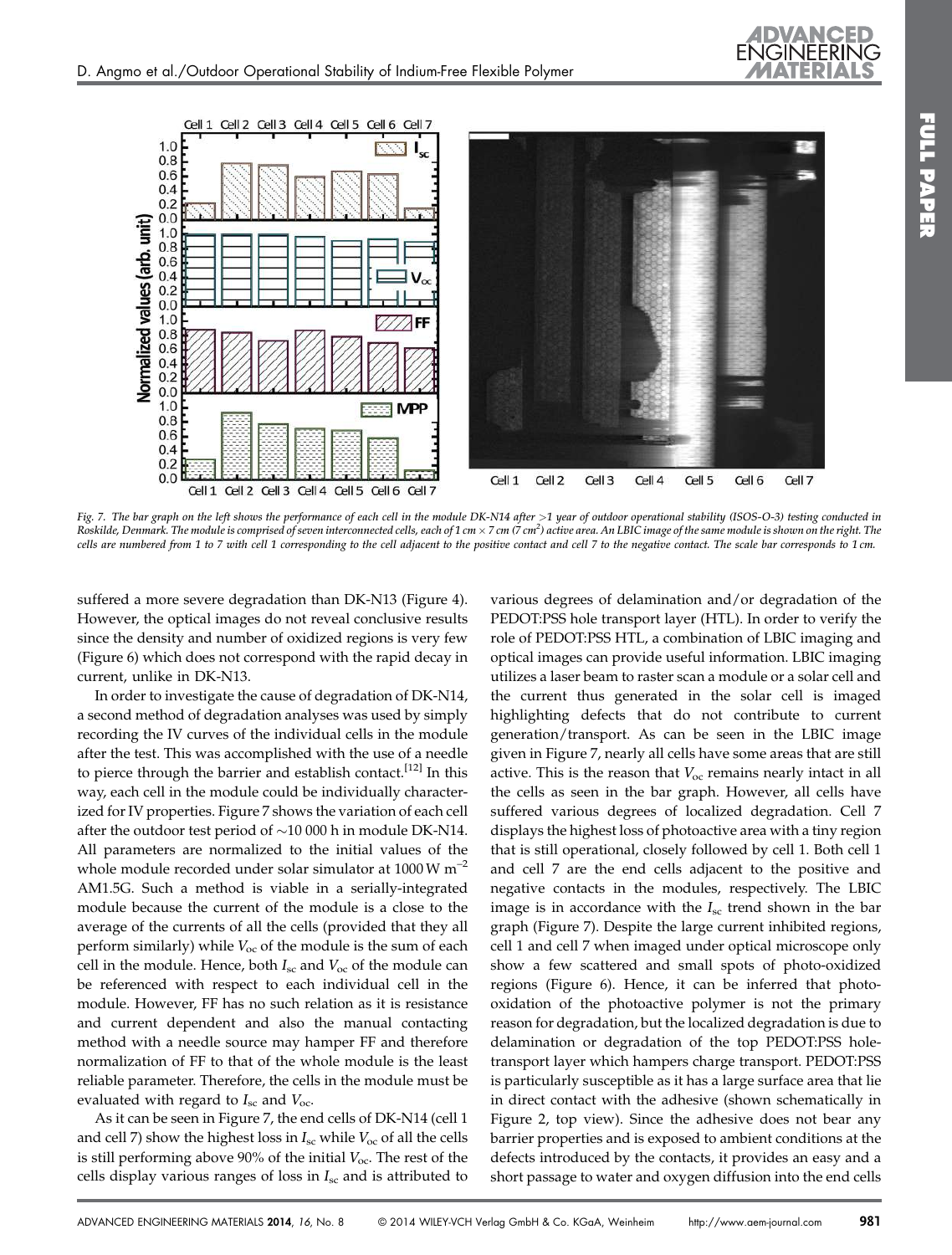

of the module. Moreover, PEDOT:PSS is highly hygroscopic which results in a change of conductivity upon water uptake.[33–35] Furthermore, the PEDOT:PSS HTL also has a very low adhesion strength with the photoactive polymer.<sup>[36]</sup> All these factors may lead to a combination of delamination and degradation of PEDOT:PSS. Making a distinction between the two is not possible at this point. It is to be further noted that the barrier foil employed in encapsulating the module has a UV filter which allows <2% of UV light below 390 nm. UV light is crucial and is the primary reason for photo-oxidation of P3HT while the addition of other degradation agents such as water, oxygen, and temperature may accelerate the rate of degradation. Hence, despite the very low permitted UV light, the water and oxygen that is conducted into the device via the defects from the contacting method have resulted in the enhanced photo-oxidation in the end cells in DK-N13 whereas photo-oxidation is not the primary reason for degradation in module DK-N14.

In DK-N14, cell no. 2 is the best performing with a PCE of 1.01%. While 1% is significantly higher than then efficiency of the total module after the test (0.28%), yet it is far from initial efficiency of the module of 1.6%. The lack of edge sealing may have caused enhanced localized degradation around the edges of the module. As it can be observed in the LBIC image in Figure 7, the edge of the cell 2 is inactive (an area that comprise more than one-fifth of the total area of the cell). Similarly, defects seem to be propagating from the edges apart from the contacts for most cells in the module. Furthermore, in areas where the adhesive is thicker, the grooves in the surface of the solar cells which are present around the solar cell and in between the cells over the interconnection region (also

Edge Contact Contact

# Adhesive thickness

Fig. 8. The common defects observed in Gen-I modules studied under outdoor operational stability in Denmark and India. The image is recorded on a module tested in India (IN-05).

schematically discernible in Figure 2), appears to be propagating defects in the modules. This is particularly visible as defects that seem to initiate in the middle of the module away from both the contacts and the edges. At this point, the origin of the defects is not distinguishable, that is, if they originate from a point source (the contacts) and propagates through the edges where the adhesive has higher thickness or if they are independently initiated from the edges. However, it will become clear in the next section. All three types of defects can be distinguished in Figure 8.

The Gen-I modules tested in India display a very similar degradation pattern of the photovoltaic parameters to the counterparts measured in Denmark (Figure 8 vs. Figure 3). The large climatic variation between India and Denmark with respect to temperature, humidity, and precipitation are observed to result in an average of 15% higher degradation in India in comparison to Denmark (Table 1). The LBIC and optical images of the module tested in India attest to the localized failures initiated from the contacts, edges, and from the grooves in the solar cells where the thickness of the adhesive is higher than on the planar surfaces (Figure 8). The climatic differences are given in the Supporting Information (Figure S-1).

## 3.2. Denmark–Netherlands Interlaboratory Test (Gen-II Modules)

#### 3.2.1. Outdoor Operational Stability

The first set of outdoor stability experiments on Gen-I modules highlighted the issue of localized defects due to the contacts, edges, and the adhesive. These defects were an outcome of encapsulation shortcomings that include the proximity of the button contacts to the end cells in a module, narrow edge sealing margins, and the variation in the thickness of the adhesive layer. The former two issues can be alleviated by simple measures that include extending the edge sealing margins and having the button contacts away from the end cells of the modules; the latter in relation to the uneven adhesive layer may inadvertently be alleviated with the solving of the former two or it may require planarization of the topography of the solar cells with some material such that a thin outline of the adhesive can be maintained throughout the module. Any alteration in the placement of button contacts requires redesigning the modules with elongated main busbars- a topic of future study; however, the effect of increasing edge sealing margins can be readily studied. In the following, we report upon the effect of increasing edge sealing margins on the IOne modules.

A second generation of IOne modules (Gen-II) were encapsulated with larger edge sealing margins (>1 cm). Gen-II and Gen-I modules were similar in their structure with the only difference being in the type of the substrate (Gen-I employed  $45 \mu m$  thick barrier foil while Gen-II employed  $125 \mu m$  thick PET) and the edge sealing margin. The difference in edge sealing of Gen-I and Gen-II modules is illustrated in Figure 9. The modules were then studied for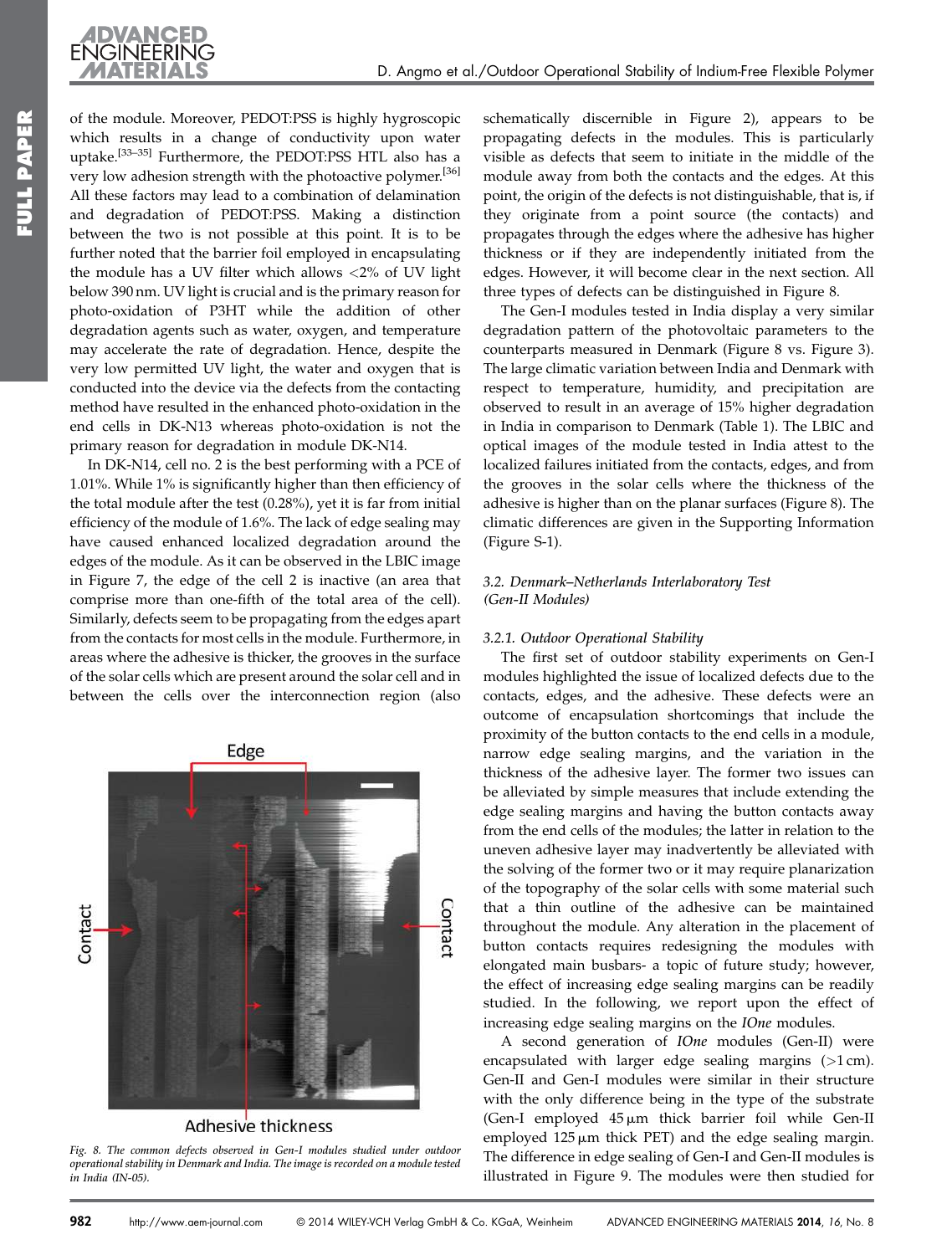

Fig. 9. An unencapsulated (a), Gen-I (b), and Gen-II (c) modules are schematically illustrated. The edge-sealing margin in Gen-II modules (1 cm) was larger than Gen-I modules.

outdoor stability at two different locations: DTU (Denmark) and ECN (Netherlands). The tests were started on October 03, 2012 at both locations and continued until October 09, 2013, resulting in a duration of  $\sim$ 1 year (>8000 h). Figure 10 shows the stability of the Gen-II modules tested in Netherlands which can readily be compared with the Gen-I modules displayed in the same Figure. Figure 11 shows operational stability of Gen-II modules tested in Denmark. The data is not normalized because the initial measurement was started in late October when the irradiance is lower than  $800 \,\mathrm{W\,m}^{-2}$  and does not represent the full performance of the modules. Nonetheless, the intermittent measurements conducted under a solar simulator at  $1000 \,\mathrm{W\,m}^{-2}$  AM 1.5 G provides standard measurement data which correspond well with the trend displayed by the outdoor measurements (Figure 11).



Fig. 10. Outdoor operational stability of Gen-I modules measured in India (IN) and Gen-II modules measured in Netherlands (NL). In India, modules were intermittently measured when the solar irradiance was above  $800 W m^{-2}$ , AM 1.5G whereas the modules were intermittently measured under a solar simulator supplying  $1000 \, W$   $\!m^{-2}$ in Netherlands. The data of all modules are normalized to their respective initial measurement.

Gen-II modules display significantly improved stability when compared to the Gen-I modules. The MPP of the modules follow the trend in irradiance and temperature and is a direct outcome of variation in  $I_{\rm sc}$ . The best modules in both the Netherlands and Denmark are operating above T80 at the end of 1 year. In fact, the module in Denmark has not suffered any degradation at all as evident in the same first and the last intermittent measurements which were conducted in October 2012 and October 2013, respectively. Intriguingly, the



Fig. 11. Comparative stability of GEN-II modules tested in Roskilde, Denmark under outdoor conditions. The scatter plot in red diamonds and black inverted triangles show intermittent measurements under a solar simulator  $(1000 W m^{-2})$ ; AM 1.5 G).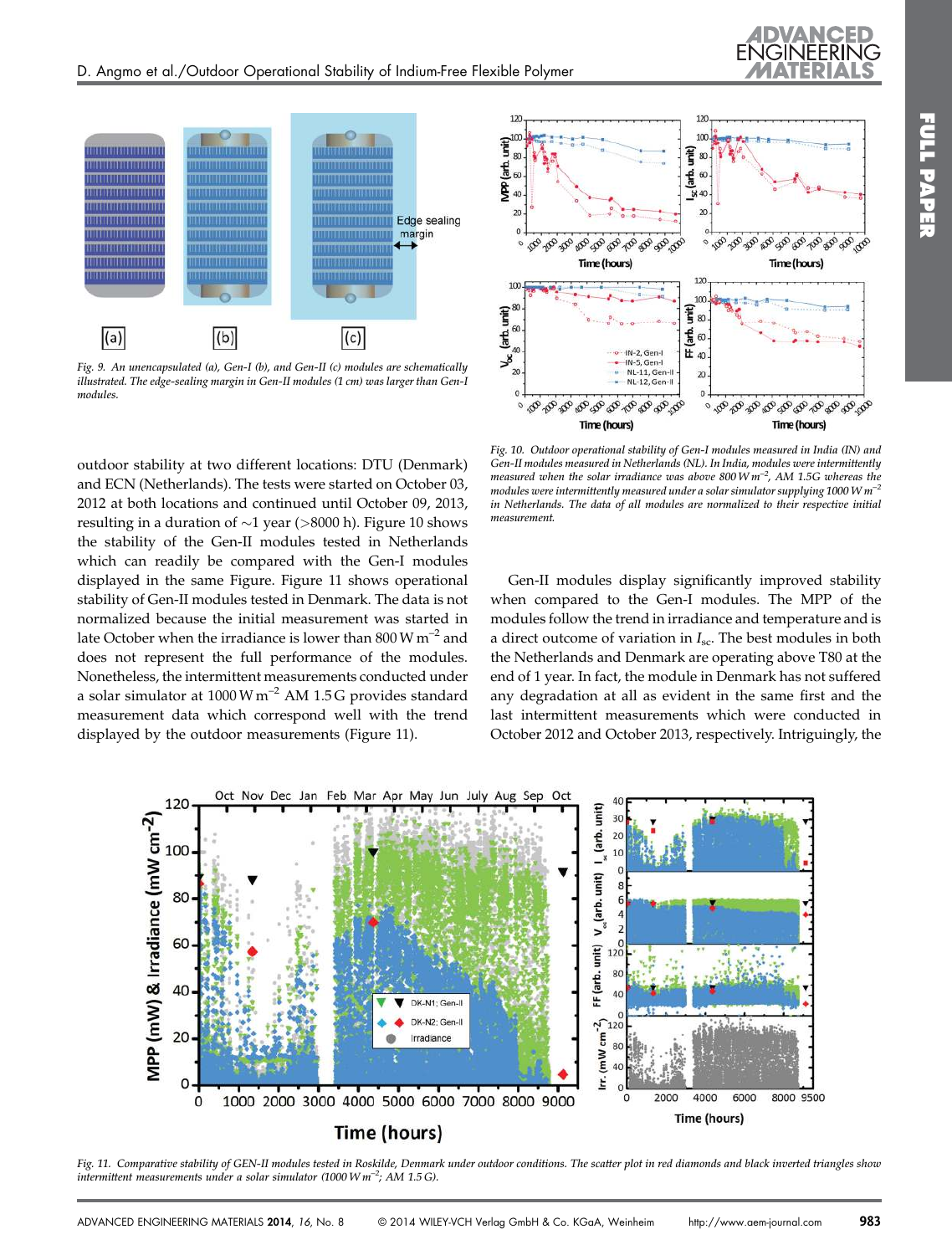

intermittent measurement of modules tested in Denmark exhibit a 12% improvement with respect to the first indoor measurement despite being measured under the same controlled conditions (1 sun, AM 1.5 G;  $60^{\circ}$ C) at all times. Most of this improvement comes from an increase in  $V_{\rm oc}$  (4% increase) and FF (3% increase) while  $J_{\rm sc}$  improves negligibly (0.012% increase). Generally, temperature negatively impacts  $V_{\rm oc}$  and positively enhances  $I_{\rm sc}$  which is attributed to temperature dependence of charge mobility due to thermal activation of charge mobility in a bulk heterojunction system.<sup>[37]</sup> In the Gen-II modules, the increase in  $V_{\text{oc}}$  is expected to be an outcome of the PEDOT:PSS layers whose electronic properties (work function and conductivity) is known to be highly variable with temperature and humidity.<sup>[34]</sup> The modules when measured intermittently under the solar simulator are let to equilibrate (light soaked under the solar simulator) for only 5 min after taking them down from the solar tracker. This duration may not be sufficient to remove the "memory effect of several months of outdoor exposure. Therefore, after prolonged exposure in the peak summer season with high irradiation and temperature along with low precipitation allows the PEDOT:PSS to increase conductivity and work function which could explain the increase in  $V_{\text{oc}}$  and FF, without significantly changing  $I_{\text{sc}}$ .

Overall, the degradation pattern of Gen-II modules confirm that increasing the edge sealing margin without changing the



Fig. 12. The negative contact of a Gen-II module is shown before outdoor testing (a) and after 1 year of outdoor operation (b). Oxidation of the contact can be clearly distinguished in (b). LBIC image of the same module before (c) and after (d) the outdoor test which shows that only contact leads to failures in the end cells while edges of the in-between cells remain unaffected. Same trend is observed in all Gen-II modules. The defect in the middle is due to a scratch in the barrier foil.

distance of contact to the active of the module dramatically enhances stability. This leads to the conclusion the edges operate independently of the defective contacts to allow degradation agents into the device. It must be noted that the adhesive around the perimeter of the encapsulated module is directly exposed to the ambient conditions and has a significantly larger cross-sectional area than around the contacts. By increasing the edge sealing margin as was done for Gen-II modules, the net effective diffusion length of the degradation agents to the active part of the module is much higher than in Gen-I modules. Edge sealing by 1-2 cm seems to be sufficient for  $>1$  year of outdoor operational stability. Now, the degradation of all Gen-II modules is determined only by defects originating from the contacts. Figure 12 shows a picture of the contact of a Gen-II module that shows oxidation of the button contact as well as the surrounding copper tape. The corresponding LBIC image shows that only the cells adjacent to the contacts have degraded while all the in-between and especially the edges of all the cells remain intact. Particularly, the cell adjacent to the negative contact appears to degrade faster than the one close to the positive contact. This could be due to the fact that there is a groove between the negative contact and the end cell solar cell which is filled with the adhesive as it is evident in Figure 2 as well. Such grooves where the thickness of the adhesive is higher act as reservoir for degradation agents, particularly moisture. Finally, the large spread in the amount of degradation in Gen-II modules is due to the manual contacting method which introduces different amount wear and tear and delamination around the button contact. Particularly, module DK-N2 demonstrated contact failure already at 1000h of operation while all other modules were not affected by that time. Nevertheless, irrespective of the spread in the data, it remains clear that Gen-II modules suffer degradation only primarily due to the contacts.

#### 3.2.2. Shelf-Life (ISOS-D-1)

Shelf-life or storage is most critical during the lag time between production and consumption. One can imagine that this time for PSCs could range anywhere between 2 and 5 years or more. Ideally, a solar cell should not degrade at all under storage conditions. Figure 13 shows the storage stability of Gen-II modules. Both modules evaluated in the Netherlands (NL-N9) and Denmark DK-N2) are operating above their lifetime T80 after 1 year. The decay trend in  $I_{\rm sc}$  and  $V_{\rm oc}$  suggest that both modules remain stable up-to 10 000 h and the loss observed in MPP is a result of decaying FF. Similar to the trends observed in the ISOS-O Gen-II modules, the modules when analyzed under LBIC revealed that the devices fail near the contacts owing to moisture uptake by PEDOT:PSS which only impacts FF. It is noteworthy that the net degradation of the modules tested in the Netherlands under storage (NL-09) and outdoor operation (NL-12) exhibit very similar net degradation over 1 year, which is a testament to the robustness of the encapsulation materials. Pending successful resolution of the issue with contacting, the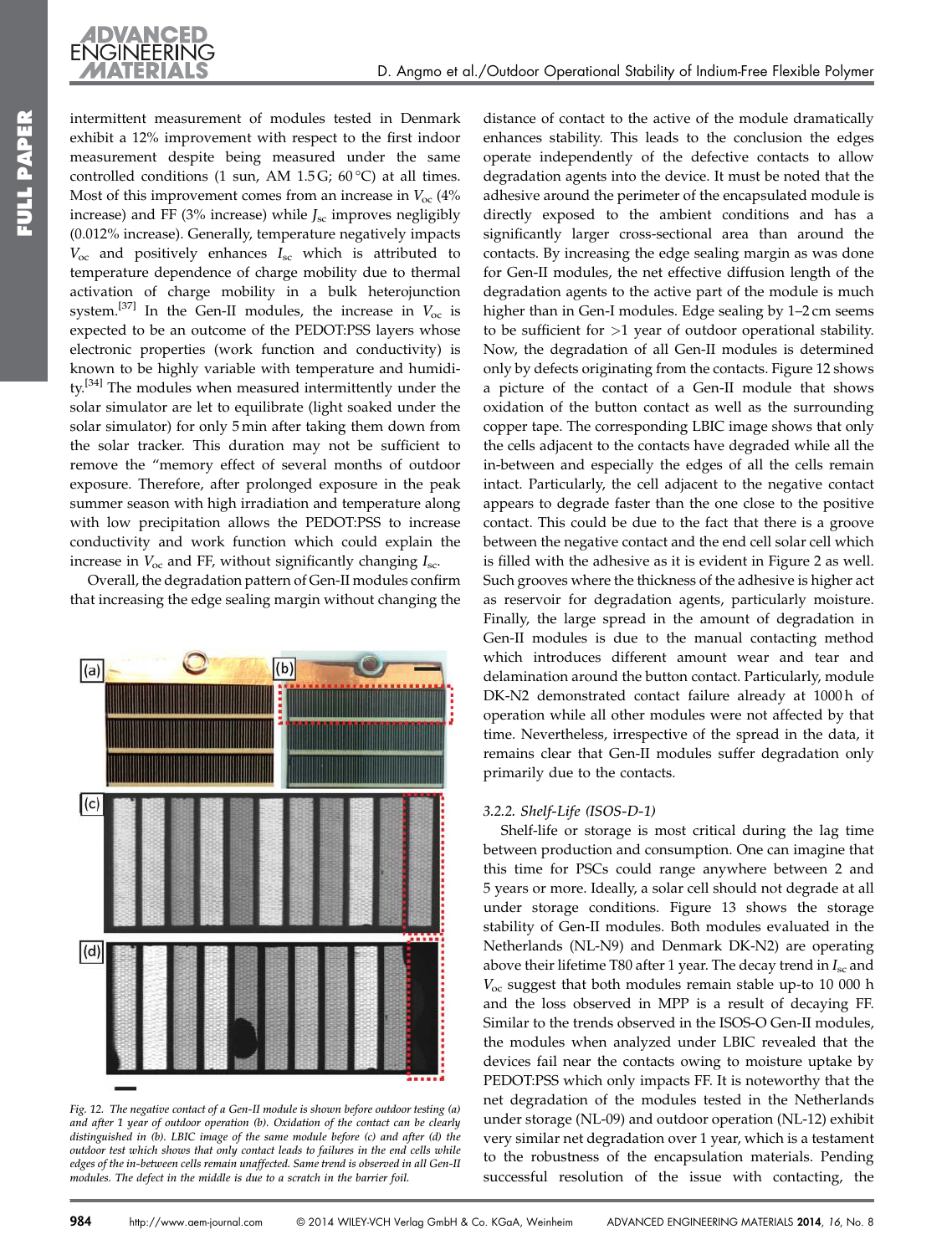



Fig. 13. Storage stability of Gen-II modules investigated simultaneously in Netherlands and Denmark.

encapsulation scheme used in this study may prove highly successful as a low-cost method. Note that the encapsulation scheme is fully compatible with several roll-to-roll techniques as our group has recently demonstrated.<sup>[38]</sup>

#### 4. Conclusion and Future Work

Accelerated testing under a variety of accelerated storage and operational conditions have been proposed under the ISOS test protocols which may shorten the otherwise impractical duration required for stability analysis of solar cells. However, generally only one or two selected tests are reported for PSCs which never gives a conclusive picture about the real world stability of solar cells. We recognize the need to define a standard protocol for predicting stability of solar cells which must incorporate a holistic test under humidity, temperature, and irradiation. At this juncture, no such standards for lifetime determination of PSCs exist. In the absence of such a protocol, the best way to know the lifetime and long term failure mechanisms of modules is to evaluate them under real world operational and storage conditions.

In our specific tests reported in this study, the outdoor testing provides an accurate estimate of real world operation and stability of the IOne modules. Furthermore, the interlaboratory testing gives confirmation on the robustness and reproducibility of the performance of the IOne modules. All studies conducted in the Netherlands, Denmark, and India reveals that encapsulation has to be improved with regard to the contacting scheme as well as edge sealing.

This is particularly essential when the solar cell has a PEDOT:PSS layer inside. Ideally, replacing PEDOT:PSS altogether with a more stable printable hole-transport layer may significantly alleviate the problem; however there are currently no viable alternatives that are fully compatible with all-solution ambient R2R processed PSC modules. With regard to contacts, the button contacts are a facile method, however they ought to be improved. One possible way to

improve is by use of a copper ribbon such that the contacts can be applied away from the active part of the modules or even outside the modules. Improved copper tapes have to be employed such as nickel or tin plated copper tapes which may significantly alleviate the oxidation of copper. A second way is to extend the thin printed silver contacts further way from the module such that encapsulation once applied is not disturbed. This is carried out currently at our institution (Supporting Information, Figure S-2). Finally, the adhesive remains the most susceptible channel for water and oxygen ingress in the modules and ideally improving the barrier properties of the adhesive would prolong the stability of the modules. This can be done in conjunction with improving edge sealing conditions. An important aspect that emerged during the stability study is the need for abrasion and scratch resistance on the surface of the barrier foil. A small scratch can sprout localized degradation. This can perhaps be alleviated with the use of a second protective film over the encapsulated modules. Finally, this study demonstrates that ITO-free IOne modules have displayed 1 year of outdoor operational and storage stability operating at 95% of its initial performance and with the improvement in contacting system, the lifetime is expected to improve further with 3–5 years being a reasonable assumption using today's technology.

## 5. Experimental Section

## 5.1. Materials and Processing

IOne is based on a serially-integrated inverted structure in which all layers are processed under fully ambient conditions using roll-to-roll (R2R) printing and coating techniques which are used to process all functional layers at high speed (up to 25 m min–<sup>1</sup> ). Details on materials and processing can be found elsewhere <sup>[1]</sup>. Briefly, a combination of Ag grid and highly conductive PEDOT:PSS forms the ITO replacement. ZnO, and P3HT:PCBM are slot-die coated consecutively, followed by rotary screen printing of the PEDOT:PSS hole-transport layer, and finally the module stack is completed by screen printing of Ag back electrode. A drying step follows each printing and/or coating step. IOne modules require functionalization which is achieved by the application of a short pulse of high voltage which is also accomplished at customized R2R setup <sup>[28]</sup>. Functional modules were encapsulated in a simple food packaging barrier (Amcor) having a UV filter (cut-off at 390 nm) and a barrier performance of  $0.01 \text{ cm}^3 \text{ m}^{-2} \text{bar}^{-1}$  $day^{-1}$  with respect to oxygen (measured according to ASTM D 3985-81) and  $0.04 \text{ g m}^{-2}$ day<sup>-1</sup> with respect to water vapor (measured according to ASTM F 372-78). Prior to encapsulation, copper tape (3M) are placed over the busbars. The modules are sandwiched between the barrier foil with the use of UV curable adhesive  $DELO^{\textcircled{R}}$  (DELO<sup> $\textcircled{R}$ </sup>–Katibobond LP 655) applied on the top and bottom surface of the modules. The sandwiched structure is then manually run through the nip pressure of a R2R machine to achieve a homogenous and thin layer of the adhesive. Finally, the encapsulated module is placed under a solar simulator with rich UV content for 5 min,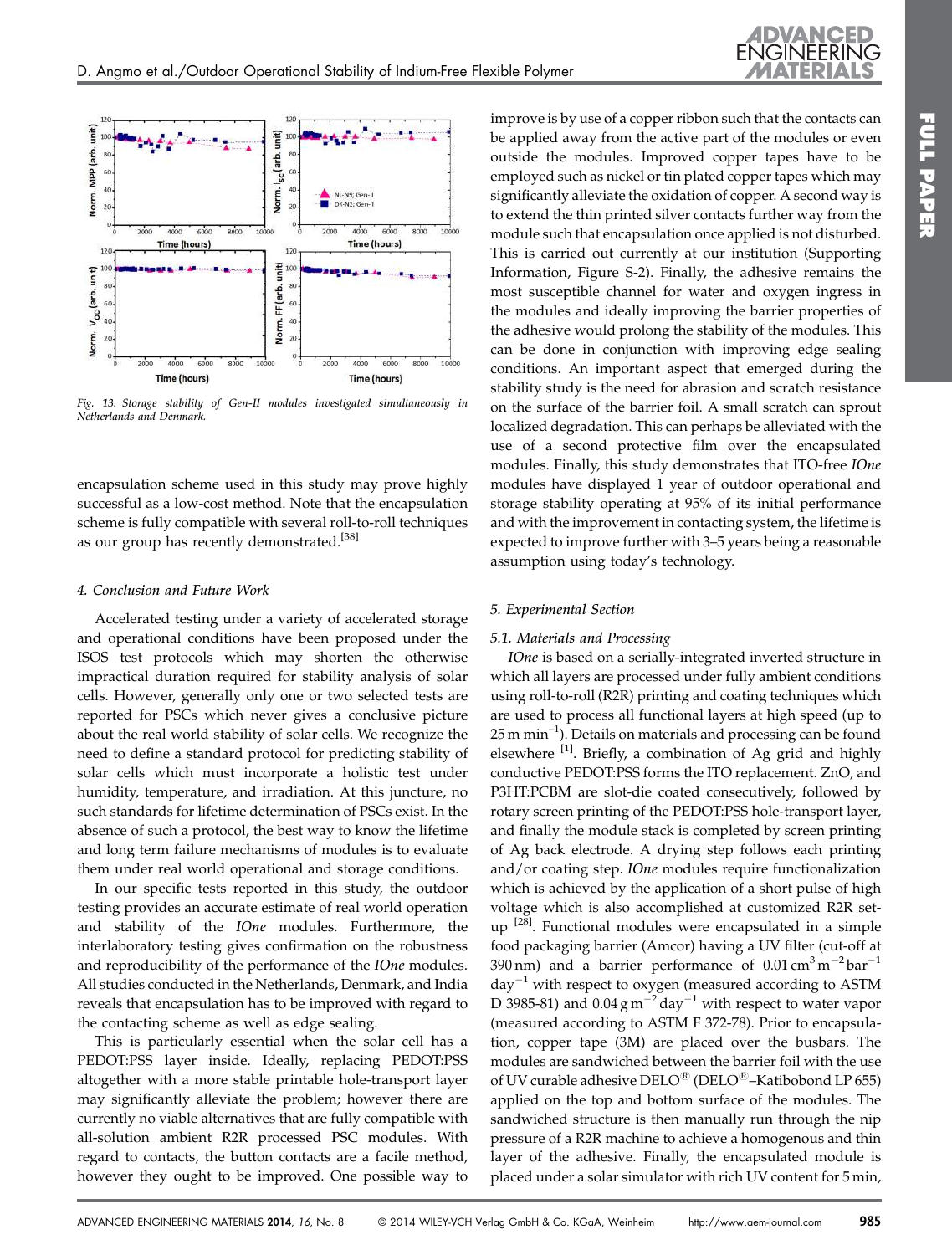which has been found sufficient to cure the adhesive. The cured adhesive has a net thickness of  $\sim$ 10  $\mu$ m.

# 5.2. The Test Set-Ups

**IDVANCED ENGINEERING** 

# 5.2.1. India–Denmark Interlaboratory Test

In India, Gen-I modules were mounted on a makeshift stage on a rooftop at 5° degree inclination facing south (Bangalore, 13°04'N, 77°36'E, Elevation 897 m). IV characteristics were measured intermittently. Such a test is in accordance with ISOS-O-2 framework. Tests were initiated on 19.06.2012 and ended on 03.10.2013 (404 days; 9696 h). In Denmark, the modules were mounted on a solar tracker and connected to an automated system for continuous recording of IV data every 10 min directly under outdoor conditions. The modules were intermittently measured under a sulfur plasma lamp equipped solar simulator under 1 sun illumination  $(1000 \,\mathrm{W\,m}^{-2})$ . AM 1.5G). The test in Denmark is in accordance with ISOS-O-3 protocol and were conducted in Roskilde (55°41′N, 12°6′E; elevation 10 m) from 20.06.2013 to 27.09.2013 (459 days; 11 019 h).

## 5.2.2. Netherlands–Denmark Interlaboratory Test

Gen-II modules were tested simultaneously in Netherlands and Denmark starting October 03, 2012 until October 03, 2013 (365 days, 8760 h). In Netherlands, the modules were mounted on a rooftop on a rack facing south (tilt: 30 °C, azimuth:  $170^{\circ}$ , ventilated, Petten) at ECN (52 $^{\circ}47'35''N$ , 4°40'49E; Elevation 1 m). They were intermittently measured under a calibrated WACOM Class AAA solar simulator proving 1 sun illumination (1000 W m<sup>-2</sup>; AM 1.5G, 25 °C) according to ISOS-O-1. In Denmark, the modules were placed on a tracker and automatically measured under outdoor illumination as well as intermittently measured indoors according to ISOS-O-3 conditions under as described in the previous section.

Gen-II modules were also evaluated for stability under storage according to ISOS-D-1. The modules were placed in a drawer and intermittently measured under a solar simulator at 1 sun illumination  $(1000 \,\mathrm{W\,m}^{-2})$ , AM 1.5G, 60 °C). All intermittent measurements made in Denmark were made after an equilibration time of 5 min, followed by measuring three IV curves for each module. The reported values are average of three values.

## 5.2.3. Characterization

Apart from the monitoring of IV characteristics, modules were characterized for quality and post-analysis under an optical micrsocope (Zeiss Axioscope) as well as current imaging using laser beam induced current (LBIC) imaging. More information on the LBIC set-up can be located elsewhere.[39,40]

> Received: January 4, 2014 Final Version: March 17, 2014 Published online: March 25, 2014

- [1] D. Angmo, S. A. Gevorgyan, T. T. Larsen-Olsen, R. R. Søndergaard, M. Hösel, M. Jørgensen, R. Gupta, G. U. Kulkarni, F. C. Krebs, Org. Electron. 2013, 14, 984.
- [2] F. C. Krebs, N. Espinosa, M. Hösel, R. R. Søndergaard, M. Jørgensen, Adv. Mater 2014, 26, 29, doi: 10.1002/ adem.201302031.
- [3] R. Tipnis, J. Bernkopf, S. Jia, J. Krieg, S. Li, M. Storch, D. Laird, Solar Energy Mater. Solar Cells 2009, 93, 442.
- [4] B. Zimmermann, U. Würfel, M. Niggemann, Solar Energy Mater. Solar Cells 2009, 93, 491.
- [5] M. T. Lloyd, D. C. Olson, P. Lu, E. Fang, D. L. Moore, M. S. White, M. O. Reese, D. S. Ginley, J. W. P. Hsu, J. Mater. Chem. 2009, 19, 7638.
- [6] S. K. Hau, H. Yip, N. S. Baek, J. Zou, K. O'Malley, A. K. Jen, Appl. Phys. Lett. 2008, 92, 253301.
- [7] C. H. Peters, I. T. Sachs-Quintana, J. P. Kastrop, S. Beaupré, M. Leclerc, M. D. McGehee, Adv. Energy Mater. 2011, 1, 491.
- [8] A. Dupuis, A. Tournebize, P. Bussiere, A. Rivaton, J. Gardette, Eur. Phys. J. Appl. Phys. 2011, 56, 34104.
- [9] H. Hintz, C. Sessler, H. Peisert, H. Egelhaaf, T. Chasse, Chem. Mater. 2012, 24, 2739.
- [10] G. Williams, Q. Wang, H. Aziz, Adv. Funct. Mater. 2013, 23, 2239.
- [11] J. A. Hauch, P. Schilinsky, S. A. Choulis, R. Childers, M. Biele, C. J. Brabec, Solar Energy Mater. Solar Cells 2008, 92, 727.
- [12] S. A. Gevorgyan, M. V. Madsen, H. F. Dam, M. Jørgensen, C. J. Fell, K. F. Anderson, B. C. Duck, A. Mescheloff, E. A. Katz, A. Elschner, R. Roesch, H. Hoppe, M. Hermenau, M. Riede, F. C. Krebs, Solar Energy Mater. Solar Cells 2013, 116, 187.
- [13] D. E. Motaung, G. F. Malgas, C. J. Arendse, S. E. Mavundla, C. J. Oliphant, D. Knoesen, Solar Energy Mater. Solar Cells 2009, 93, 1674.
- [14] H. Hintz, H. Egelhaaf, L. Luer, J. Hauch, H. Peisert, T. Chasse, Chem. Mater. 2011, 23, 145.
- [15] M. Manceau, S. Chambon, A. Rivaton, J. Gardette, S. Guillerez, N. Lemaître, Solar Energy Mater. Solar Cells 2010, 94, 1572.
- [16] M. Manceau, A. Rivaton, J. Gardette, S. Guillerez, N. Lemaître, Polym. Degrad. Stab. 2009, 94, 898.
- [17] M. T. Lloyd, C. H. Peters, A. Garcia, I. V. Kauvar, J. J. Berry, M. O. Reese, M. D. McGehee, D. S. Ginley, D. C. Olson, Solar Energy Mater. Solar Cells 2011, 95, 1382.
- [18] M. Schaer, F. Nuesch, D. Berner, W. Leo, L. Zuppiroli, Adv. Funct. Mater. 2001, 11, 116.
- [19] S. Gardonio, L. Gregoratti, P. Melpignano, L. Aballe, V. Biondo, R. Zamboni, M. Murgia, S. Caria, A. Kiskinova, Org. Electron. 2007, 8, 37.
- [20] C. H. Peters, I. T. Sachs-Quintana, W. R. Mateker, T. Heumueller, J. Rivnay, R. Noriega, Z. M. Beiley,